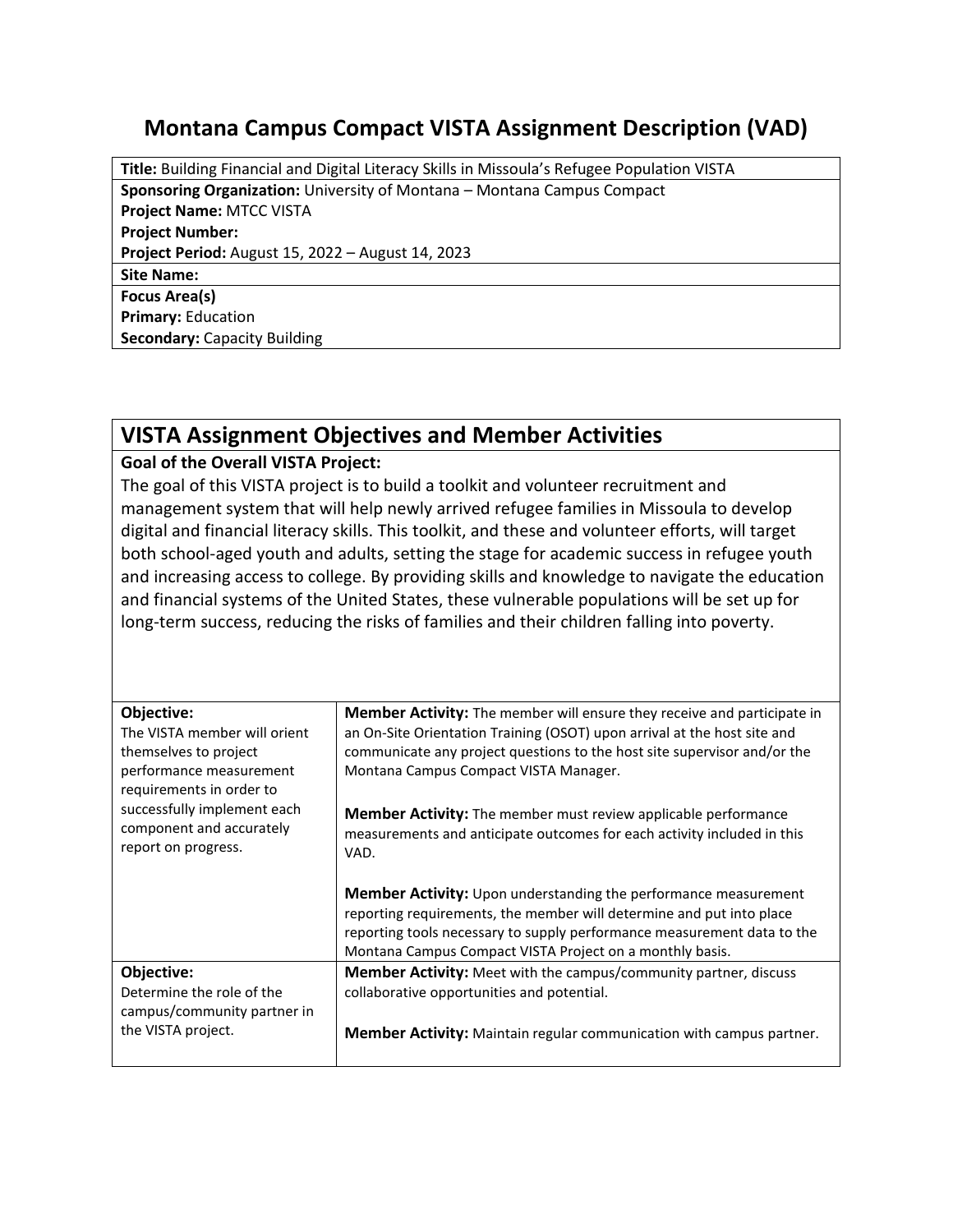| Objective:                     | Member Activity: Order and set up phones for all newly arriving         |
|--------------------------------|-------------------------------------------------------------------------|
| Ensure that newly arriving     | refugee adults and install relevant apps, such as Duo Lingo, Zoom,      |
| refugee families have access   | etc.                                                                    |
| to technology that is easy for |                                                                         |
| them to use.                   | Member Activity: Set up a laptop or tablet for each newly arriving      |
|                                | refugee family in appropriate language.                                 |
|                                |                                                                         |
| Objective:                     | Member Activity: Create informative and instructive materials in        |
| Build financial literacy in    | client languages covering key financial topics such as credit, loans,   |
| refugee families.              | funding higher education, and budgeting strategies.                     |
|                                |                                                                         |
|                                | Member Activity: Recruit and train ten Financial Literacy Volunteers,   |
|                                | and support them as they meet with clients to discuss financial topics. |
|                                |                                                                         |
|                                | Member Activity: Establish relationships with organizations, such as    |
|                                | the University of Montana and financial institutions to develop         |
|                                | workshops covering a variety of financial topics for refugee families,  |
|                                | with a goal of reaching 30 high school juniors/seniors and adults.      |
|                                | Member Activity: Track data associated with financial programming,      |
|                                | including the distribution of materials to families, and volunteer      |
|                                | activities and hours.                                                   |
|                                |                                                                         |
| Objective:                     | Member Activity: Create informative and instructive materials in        |
| Build digital literacy in      | client languages covering key digital topics such as troubleshooting    |
| refugee families.              | issues, common computer programs (especially those pertinent to         |
|                                | completing school work), and accessing virtual ESL classes.             |
|                                |                                                                         |
|                                | Member Activity: Recruit and train ten Digital Literacy Volunteers      |
|                                | and support them as they meet with clients to discuss digital skill     |
|                                | topics.                                                                 |
|                                |                                                                         |
|                                | Member Activity: Coordinate with partner organizations to organize      |
|                                | digital workshops where refugee youth and adults can practice and       |
|                                | develop their skills, with a goal of reaching 30 refugee school-aged    |
|                                | youth and adults.                                                       |
|                                |                                                                         |
|                                | Member Activity: Track data associated with digital skills              |
|                                | programming, including the distribution of materials to families, and   |
|                                | volunteer activities and hours.                                         |
|                                |                                                                         |
| Objective:                     | Member Activity: Coordinate with partner organizations to create        |
| Education refugees on          | informative materials in client languages outlining the different       |
| pathways in education.         | pathways in education in the United States.                             |
|                                |                                                                         |